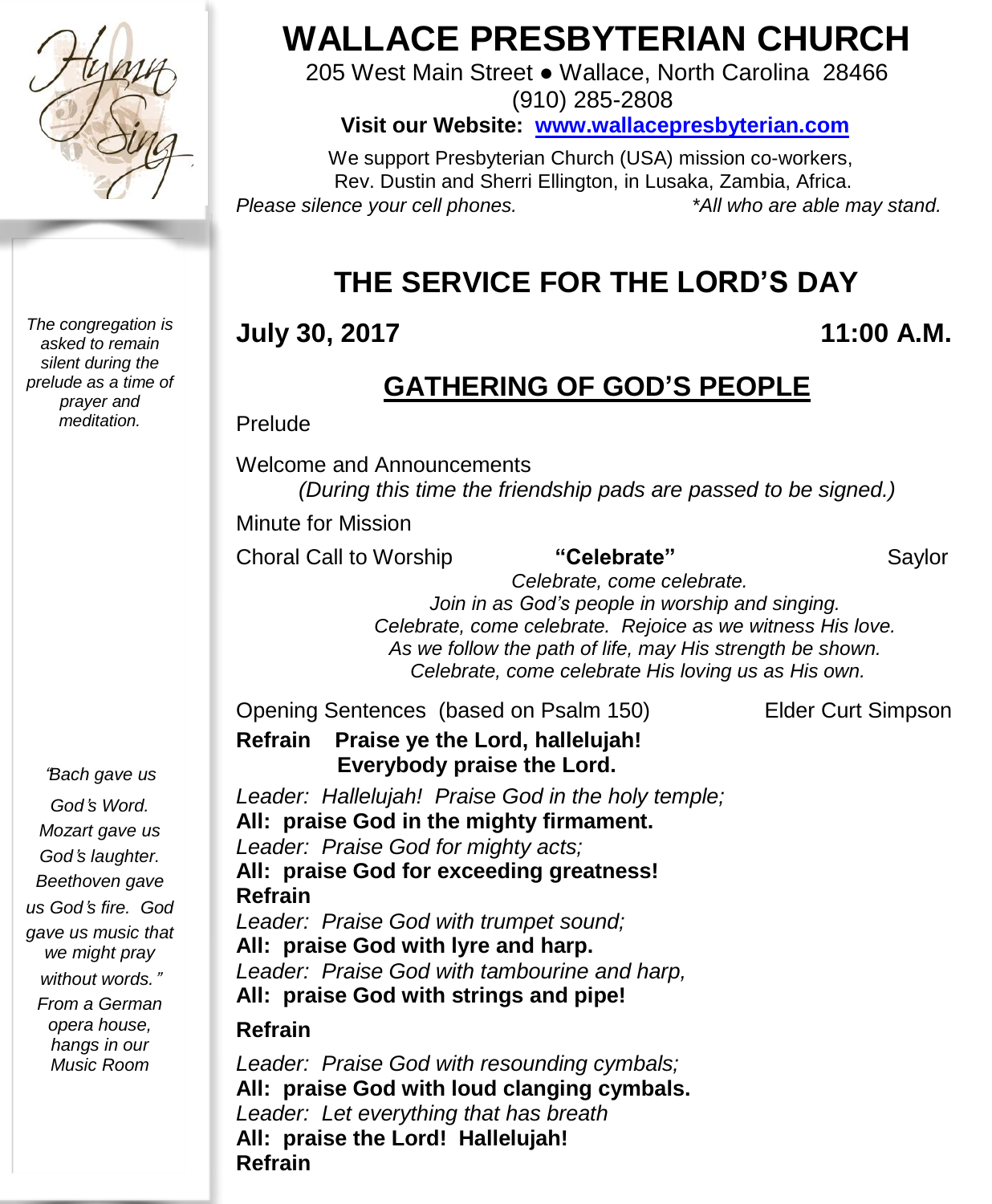### \*Hymn

*Today*'*s Prayer of Confession is from the Presbyterian Church of Palatine, IL.*

#### \*Unison Prayer of Confession:

*O God, you call us to sing your song anew, yet we confess that sometimes we don't feel much like singing. Sometimes we just want to sing of the past. Other times we ignore the witness of your people singing out through the ages. Forgive us when we trap your good news in our preferred language, when we insist that your grace must be known through our approved tunes, when we limit your story to the good old days. Forgive us when our lips are sealed in protest or in fear. Forgive us when we keep our voices low and our feet firmly planted, refusing to join you in the song and dance of holy life. Open our lips, O God, that we may proclaim your praise. Amen.*

#### **\*Congregational Response** Hymn #423 **"Create in Me a Clean Heart, O God"** (Psalm 51)

\*Gloria Patri *Glory Be to the Father Glory be to the Father, and to the Son, and to the Holy Ghost; as it was in the beginning, is now, and ever shall be, world without end. Amen, amen.*

### **PROCLAIMING GOD'S WORD**

Children's Sermon

### Anthem **"The Faithful One"** Selah

Joel Kennedy Parker & Randy Bittner, duet

*I [find](http://www.songlyrics.com/selah/the-faithful-one-lyrics/) no hope within to call my own for I am frail of heart, my strength is gone But [deep](http://www.songlyrics.com/selah/the-faithful-one-lyrics/) within my soul is rising up a song here in the comfort of the faithful one*

*I walk a narrow road through valleys deep in search of higher ground, on mountains steep And though with feet unsure, I still keep pressing on. For I am guided by the faithful one.*

*I see your wounded hands, I touch your side with thorns upon your brow you bled and died* But there's an empty tomb, a love for all who come and give their hearts to you, the faithful one.

And when the day is dawned and when the race is run I will bow down before God's only Son And I will lift my hands in praise for all you've done and I will worship you, my faithful one.

> *Faithful, faithful to the end, my true and precious friend, you have been faithful, faithful, so faithful to me*

in endless song, above earth's lamentation. I hear the clear, though far-off hymn that hails a new creation. No storm can shake my inmost calm while to that Rock I'm clinging. Since Christ is Lord of heaven and earth, how can I keep from singing?"

"My life flows on

Hymn #821 in Glory to God, My Life Flows On (How Can I Keep from Singing?)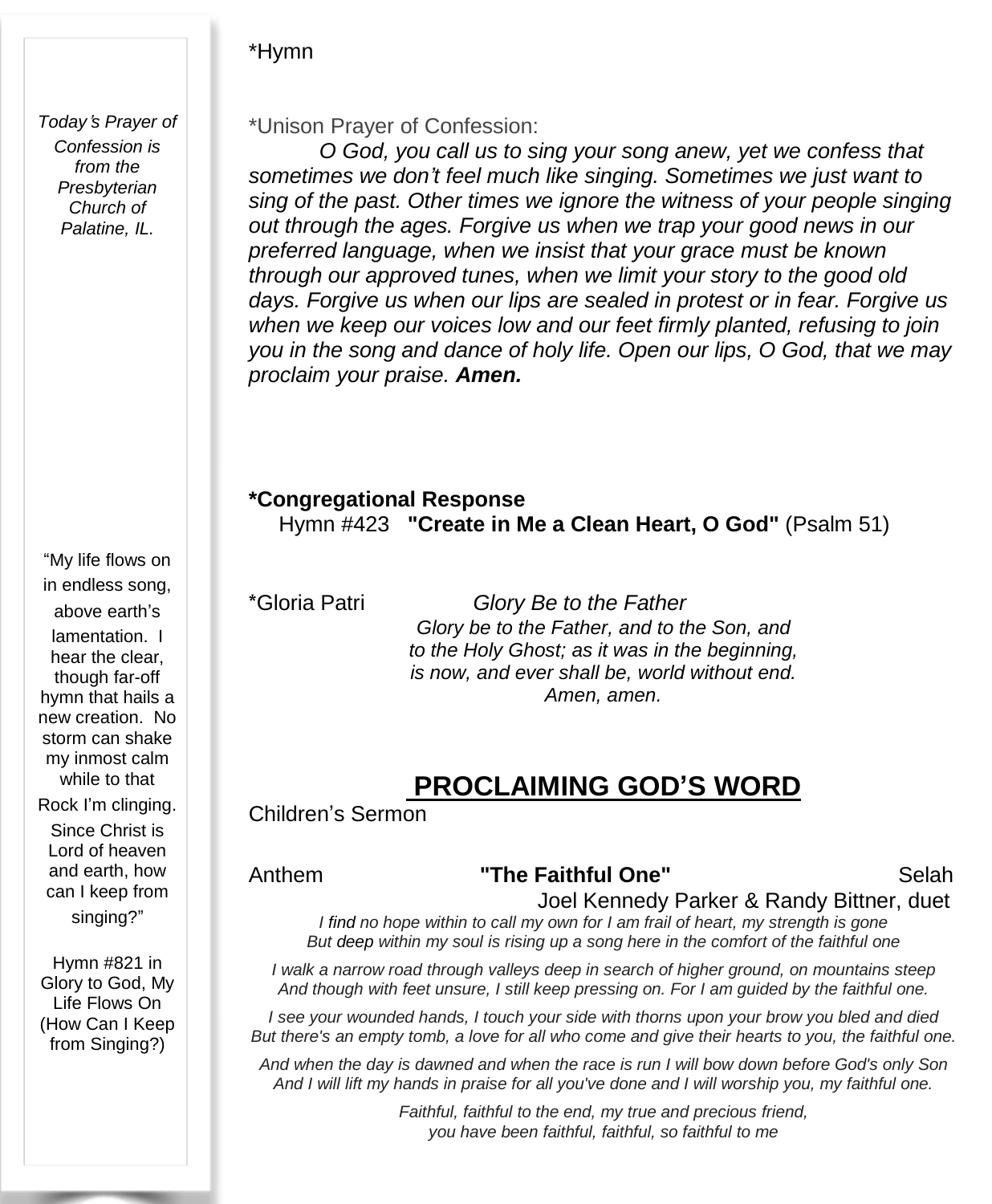#### \*Hymn

"*Song is a response which engages the whole self in prayer. Song unites the faithful in common prayer wherever they gather for worship. The covenant people have always used the gift of song to offer prayer. Psalms were created to be sung by the faithful as their response to God.*"

*Presbyterian Church (U.S.A.)* "*Directory for Worship*"

*Great and glorious God, give us breath to sing of your majesty, and with all creation, praise you as the true life of all; through Jesus Christ, who reigns with you and the Holy Spirit; one God forever. Amen.*

#### Pastoral Prayer with the Lord's Prayer

### **GIVING THANKS TO GOD**

Presentation of Tithes and Offerings **(5th Sunday Building Offering) Offertory** 

\*Doxology and Prayer of Dedication

*Praise God from whom all blessings flow;* *Praise Him all creatures here below;* *Praise Him above ye heavenly host; Praise Father, Son, and Holy Ghost. Amen.*

\*Affirmation of Faith: The Apostles' Creed I believe in God the Father Almighty, Maker of heaven and earth, And in Jesus Christ his only Son our Lord; who was conceived by the Holy Ghost, born of the Virgin Mary, suffered under Pontius Pilate, was crucified, dead, and buried; he descended into hell; the third day he rose again from the dead; he ascended into heaven, and sitteth on the right hand of God the Father Almighty; from thence he shall come to judge the quick and the dead. I believe in the Holy Ghost, the holy catholic Church, the communion of saints, the forgiveness of sins, the resurrection of the body, and the life everlasting. **Amen.**

\*Hymn

\*Benediction

\*Choral Benediction **"Amen"** African-American *Amen, amen. Amen, amen, amen.*

\*Postlude

\**All who are able may stand.* +*The page number in the pew Bible.*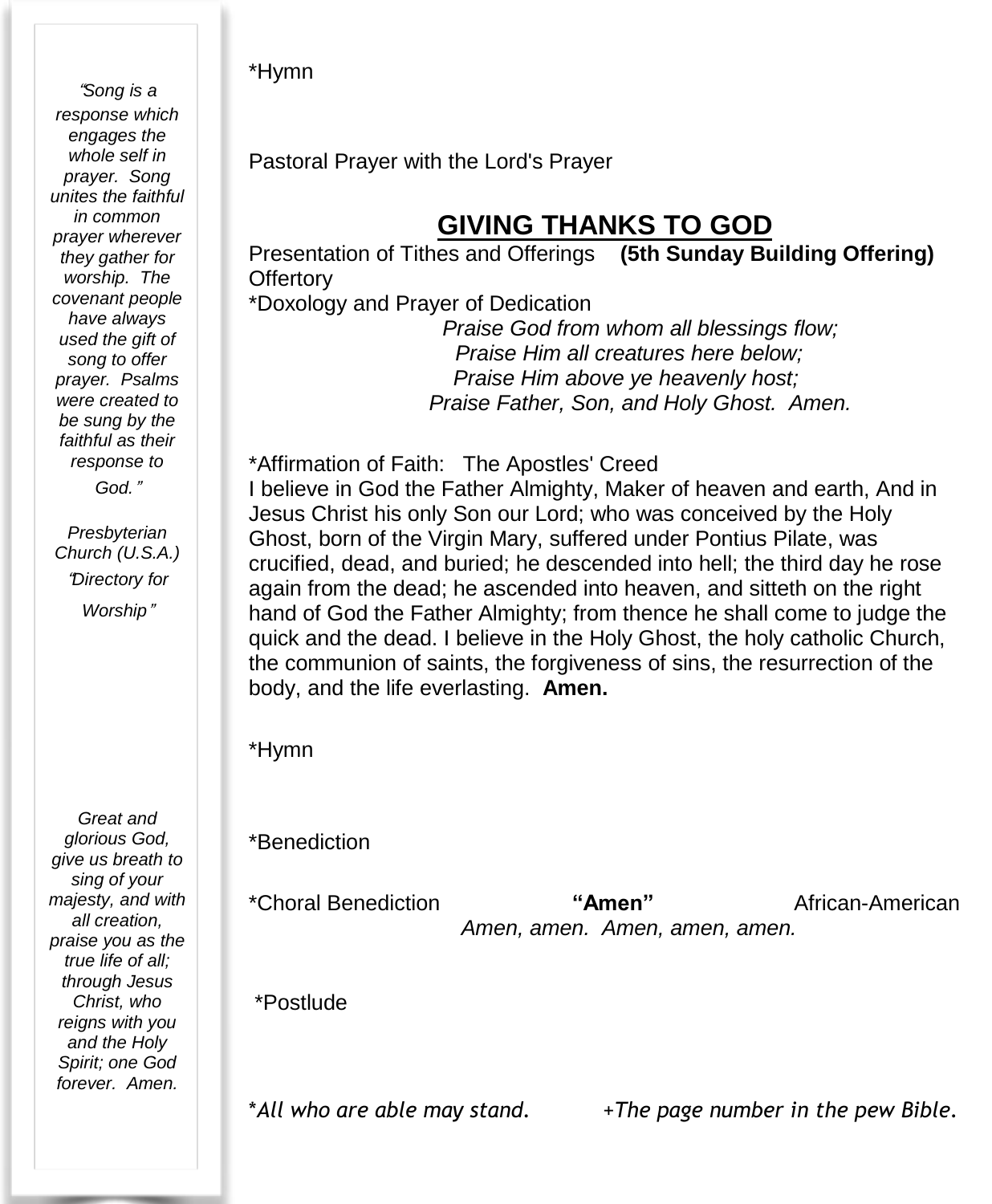

# **Fifth Sunday Building Offering Today, July 30**

This offering helps underwrite the costs of maintaining the physical plant that provides needed space for many ministries of our congregation. Thank you for your support!

*"Like living stones, let yourselves be built into a spiritual house, to be a holy priesthood, to offer spiritual sacrifices acceptable to God through Jesus Christ." 1 Peter 2:5*

**Garrett Bullard, Madelyn Coombs, Philip Gladden, and Elizabeth Sills are attending the 2017 Montreat Youth Conference July 30 - August 5.**





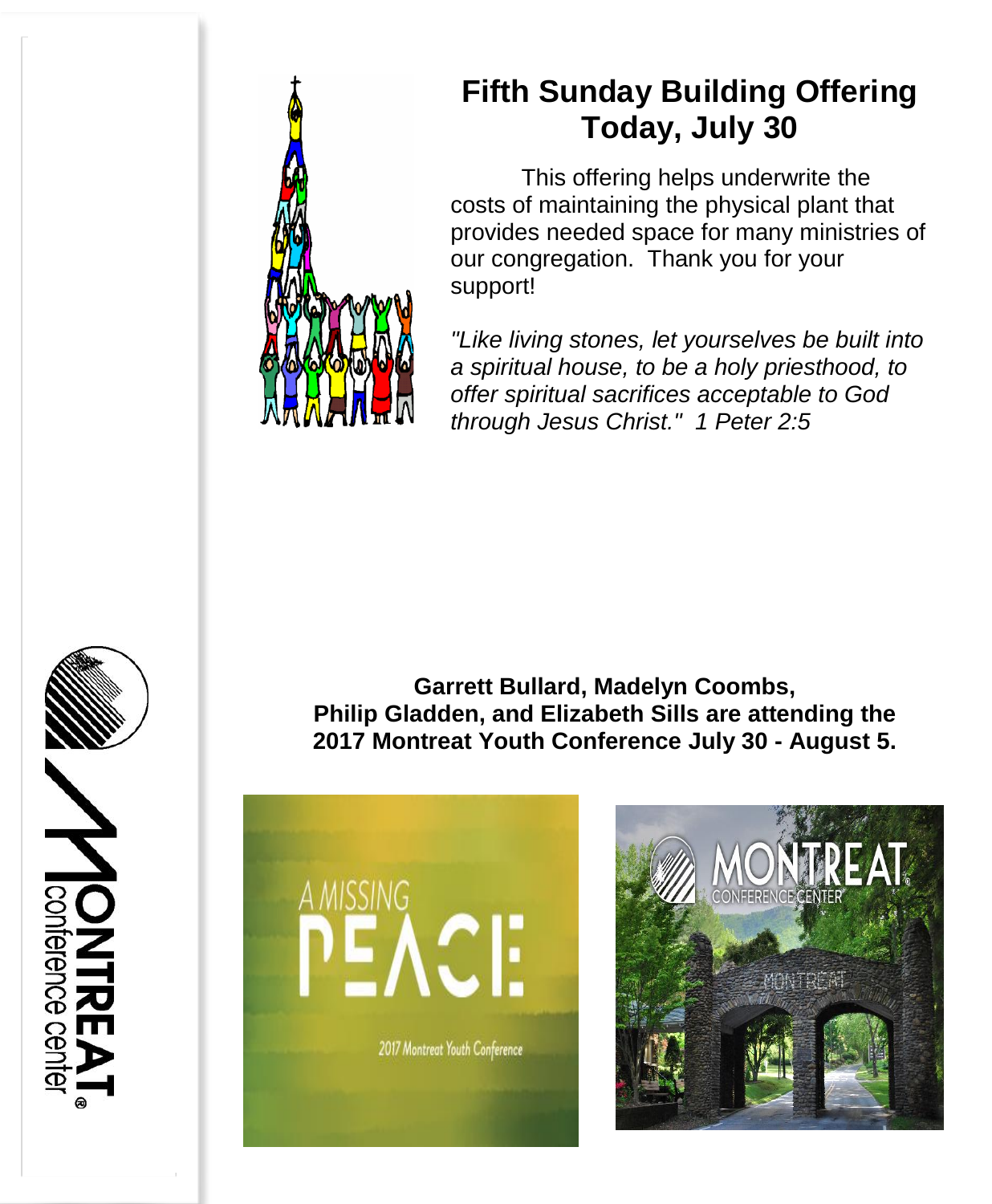## **WEEKLY CALENDAR**

| Sunday, July 30                   | $9:40$ am  | <b>Opening Assembly</b>                  |
|-----------------------------------|------------|------------------------------------------|
|                                   | $10:00$ am | <b>Sunday School</b>                     |
|                                   | 11:00 am   | Worship/Hymn Sing                        |
| Sunday-Saturday, July 30-August 5 |            | Minister and youth at Montreat Youth     |
| Conference                        |            |                                          |
| Tuesday, August 1                 |            | 9:00 am - 12 noon Summer Reading Program |
| Wednesday, August 2               |            | No Bible Studies                         |
|                                   |            | 9:00 am - 12 noon Summer Reading Program |

# **NOTES AND ANNOUNCEMENTS**

● **This morning** at 6:30 a.m. Garrett Bullard, Madelyn Coombs, Elizabeth Sills, and Philip Gladden left for the 2017 Montreat Youth Conference in Montreat, NC. They will return on Saturday, August 5. Please keep this group in your prayers.

● **There will be** no Wednesday Bible studies this week.

● **This morning** we receive our 5th Sunday Building Offering. This offering helps underwrite the costs of maintaining the physical plant that provides needed space for many ministries of our congregation. Thank you for your support! "*Like living stones, let yourselves be built into a spiritual house, to be a holy priesthood, to offer spiritual sacrifices acceptable to God through Jesus Christ.*" (1 Peter 2:5)

● **We extend** our Christian love and sympathy to Sharon Moore on the death of her brother-in law, Jack Moore, on July 18.